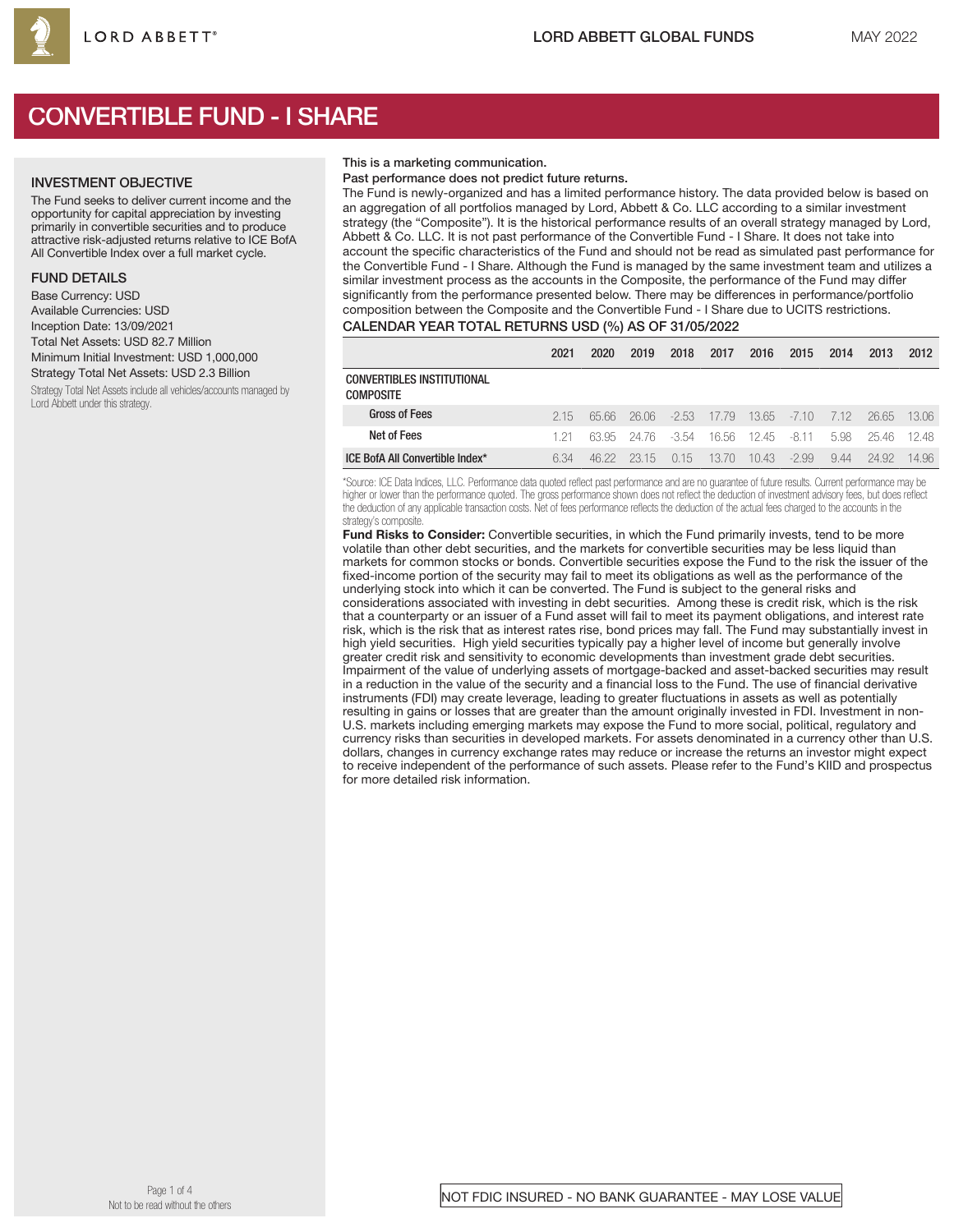# INVESTMENT TEAM LEADERS

#### Alan R. Kurtz, Managing Director & Portfolio Manager

22 Years Industry Experience Jeremy I. Lehmann, CFA, Portfolio Manager 9 Years Industry Experience

# SUPPORTED BY

34 Investment Professionals

20 Years Average Industry Experience

### TEN LARGEST HOLDINGS (AS OF 29/04/2022)

| 4.9% |
|------|
| 4.2% |
| 3.9% |
| 3.8% |
| 3.3% |
| 3.0% |
| 3.0% |
| 2.6% |
| 2.6% |
| 2.6% |
|      |

Holdings are for informational purposes only and are not a recommendation to buy, sell, or hold any security.

# CREDIT QUALITY DISTRIBUTION



Ratings (other than U.S. Treasury securities or securities issued or backed by U.S. agencies) provided by Standard & Poor's, Moody's, and Fitch. For certain securities that are not rated by any of these three agencies, credit ratings from other agencies may be used. Where the rating agencies rate a security differently, Lord Abbett uses the higher credit rating. Ratings range from AAA (highest) to D (lowest). Bonds rated BBB or above are considered investment grade. Credit ratings BB and below are lower-rated securities (junk bonds). High-yielding, non-investment grade bonds (junk bonds) involve higher risks than investment grade bonds. Adverse conditions may affect the issuer's ability to pay interest and principal on these securities. A portion of the portfolio's securities may not be rated. Breakdown is not an S&P credit rating or an opinion of S&P as to the creditworthiness of such portfolio. Ratings apply to the creditworthiness of the issuers of the underlying securities and not the fund or its shares. Ratings may be subject to change.

## SHARE CLASS INFORMATION

| <b>FUND CLASS</b> | <b>BLOOMBERG</b><br><b>TICKER</b> | <b>CUSIP</b> | ISIN          | <b>INCEPTION</b> | <b>EXPENSE</b><br><b>LIMITATION %</b> |  |  |
|-------------------|-----------------------------------|--------------|---------------|------------------|---------------------------------------|--|--|
| Class I (acc) USD | I OI AILIA                        | G5648G187    | IFOOO IBV3A43 | 13/09/2021       | 0.85                                  |  |  |
| Class I (dis) USD | LOLACILL                          | G5648G203    | IF0003.17XD75 | 13/09/2021       | 0.85                                  |  |  |

Additional share classes are available upon request. Lord Abbett has agreed to waive a portion of its management fee in order to keep the Fund's total operating expenses from exceeding an annual rate of the daily NAV of the Fund (the "Expense Limitation). Lord Abbett may stop the management fee waiver at its discretion. For periods when the waiver is in place, the Fund may benefit by not bearing these expenses. Without such management fee waiver, performance will be lower. Please see the Fund's prospectus for additional information, including details of the operating expenses not included in the Expense Limitation.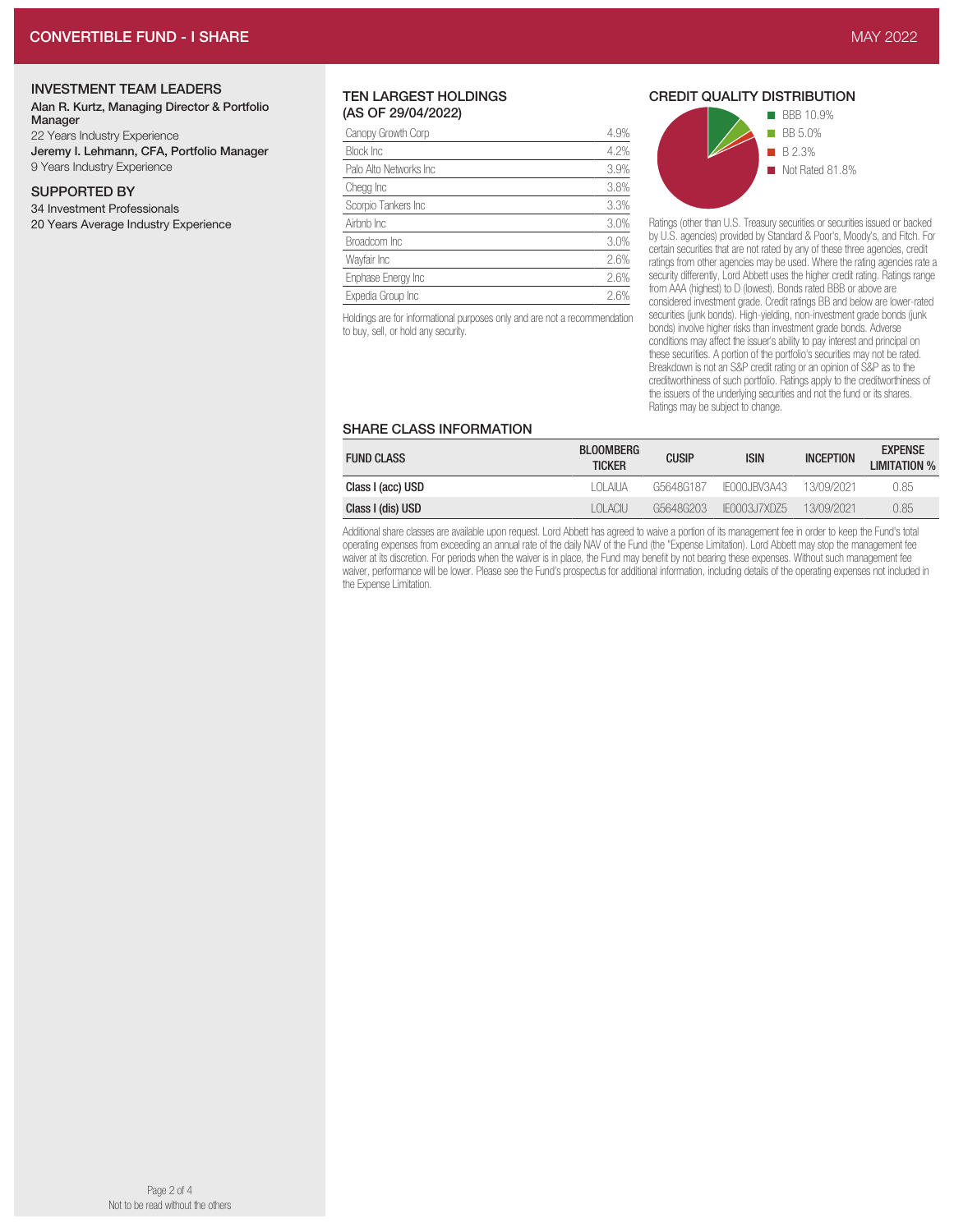Lord Abbett U.S. Mutual Fund Family Awards: Although each UCITS Fund is managed by the same investment team and utilizes a similar investment process as its corresponding U.S. Mutual Fund, the performance of the UCITS Funds may differ significantly from the performance of the U.S. Mutual Funds, and the UCITS Funds may not perform as well relative to their peers. U.S. mutual funds are not available to investors outside the U.S.

Important Information for Investors: The Lord Abbett Convertible Fund is a sub-fund of Lord Abbett Global Funds I plc, an open-ended investment company with variable capital constituted as an umbrella fund with segregated liability between its sub-funds under the laws of Ireland (registered number 534227), and is authorized and regulated by the Central<br>Bank of Ireland as an Undertaking for Collective Investments in Transferable Securities ("UCITS"). Abbett Global Funds I plc by the Central Bank of Ireland is not an endorsement or guarantee nor is the Central Bank of Ireland responsible for the contents of any marketing material or the Fund's prospectus. Authorization by the Central Bank of Ireland shall not constitute a warranty as to the performance of the Lord Abbett Global Funds I plc and the Central Bank of Ireland shall not be liable for the performance of the Lord Abbett Global Funds I plc.

Shares of the Funds are only available for certain non-U.S. persons in select transactions outside the United States, or, in limited circumstances, otherwise in transactions which are exempt in reliance on Regulation S from the registration requirements of the United States Securities Act of 1933, as amended and such other laws as may be applicable. Thi s document does not constitute an offer to subscribe for shares in the Fund.This document should not be provided to retail investors in the United States. In the United States, this document is directed at professional/sophisticated investors and is fo r their use and information. The offering or sale of Fund shares may be restricted in certain jurisdictions. For information regarding jurisdictions in which the Funds are registered or passported, please contact your Lord Abbett sales representative. Fund shares may be sold on a private placement basis depending on the jurisdiction. This document should not be used o r distributed in any jurisdiction, other than those in which the Funds are authorized, where authorization for distribution is required. Lord Abbett Distributor LLC ("LAD") is authorized by the Fund to facilitate the distribution of shares in certain jurisdictions through dealers, referral agents, sub-distributors and other financial intermediaries. Any entity forwarding thi s material, which is produced by LAD in the United States, to other parties takes full responsibility for ensuring compliance with applicable securities laws in connection with its distribution.

Note to European Investors: This communication is issued in the United Kingdom and distributed throughout Europe by Lord Abbett UK Ltd., a Private Limited Company registered in England and Wales under company number 10804287 with its registered office at Tallis House, 2 Tallis Street, Temple, London, United Kingdom, EC4Y 0AB. Lord Abbett UK Ltd (FRN 783356) is an Appointed Representative of Kroll Securities Limited (FRN 466588) which is authorised and regulated by the Financial Conduct Authority.

A decision may be taken at any time to terminate the arrangements made for the marketing of the Fund in any EEA Membe r State in which it is currently marketed. In such circumstances, Shareholders in the affected EEA Member State will be notified of this decision and will be provided with the opportunity to redeem their shareholding in the Fund free of any charges o r deductions for at least 30 working days from the date of such notification.

Note to Australia Investors: Lord Abbett Lord Abbett Global Funds I plc has not been authorized for offer and sale to the retail public by Australian Securities Investment Commission ("ASIC") and is only offered to "wholesale" investors (i.e., institutional investors) in Australia.

Important Information for Investors in Switzerland: In Switzerland, the Representative is ACOLIN Fund Services AG, Leutschenbachstrasse 50, CH-8050 Zurich, whilst the Paying Agent is Bank Vontobel Ltd., Gotthardstrasse 43, CH-8022 Zurich. The prospectus, the key information documents or the key investor information documents, Memorandum of Association, and the semi-annual and annual reports for the Fund may be obtained free of charge at the office of the Swiss Represetative. Past performance is no indication of current or future performance. The performance data do not take account of the commissions and costs incurred on the issue and redemption of units. This is an advertising document.

#### Investors should carefully consider the investment objectives, risks, charges, and expenses of th e Fund. This and other important information is contained in the Fund's prospectus, fund supplements, KIIDs, Memorandum of Association, and the semi-annual and annual reports. Read these documents carefully before you invest.

Lord Abbett (Middle East) Limited is authorised and regulated by the Dubai Financial Services Authority ("DFSA"). The entire content of this document is subject to copyright with all rights reserved. This research and the information contained herein may not be reproduced, distributed or transmitted in any jurisdiction or to any other person or incorporated in any way into another document or other material without our prior written consent. This document is directed at Professional Clients and not Retail Clients. Any other persons in receipt of this document must not rely upon or otherwise act upon it. This document i s provided for informational purposes only. Nothing in this document should be construed as a solicitation or offer, o r recommendation, to acquire or dispose of any investment or to engage in any other transaction. Nothing contained in thi s document constitutes an investment, an offer to invest, legal, tax or other advice or guidance and should be disregarded when considering or making investment decisions.

This material is for informational purposes only and is not intended to be investment advice. Lord Abbett believes that the information contained herein is based on underlying sources and data that is reliable but makes no guarantee as to its adequacy, accuracy, timeliness or completeness. Opinions contained herein reflect the judgment of Lord Abbett and are subject to change at any time. Lord Abbett does not undertake any obligation or responsibility to update such opinions.